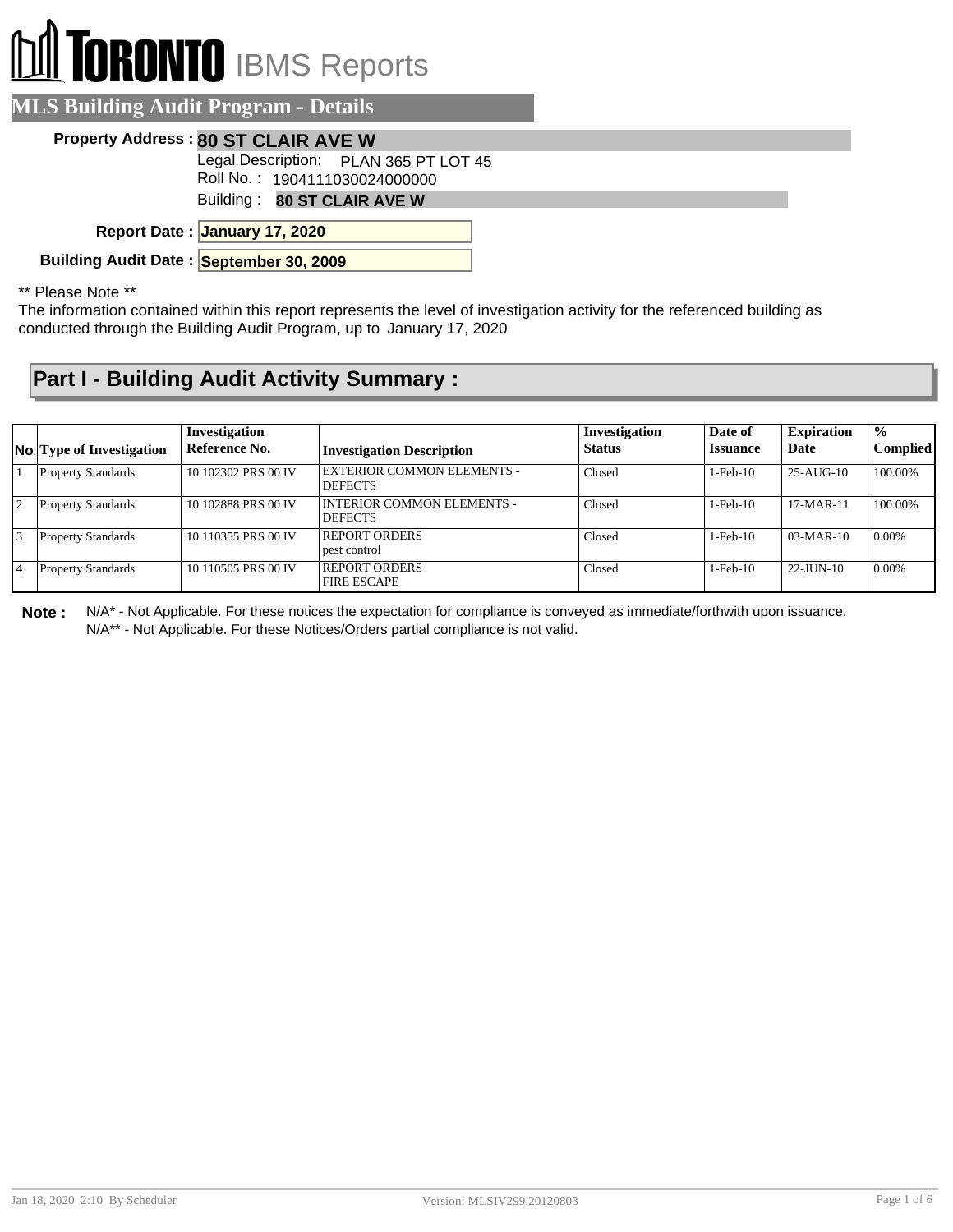# **Part II - Building Audit Details for Property Standards Orders :**

| lNo.                                     | ∣Type of<br>Investigation | <b>Investigation</b><br>Reference No.      | <b>Investigation Description</b> | Investigation Date of<br><b>Status</b> | <b>Issuance</b> | <b>Expiration</b><br>Date | <b>Next Scheduled</b><br><b>Inspection Date</b> |
|------------------------------------------|---------------------------|--------------------------------------------|----------------------------------|----------------------------------------|-----------------|---------------------------|-------------------------------------------------|
| l3                                       | Property Standards        | 10 110355 PRS 00 IV REPORT ORDERS          | pest control                     | Closed                                 | 1-Feb-10        | 03-MAR-10                 | 4-Mar-10                                        |
|                                          |                           | No. of defects contained within the Order: |                                  |                                        |                 |                           |                                                 |
| No. of defects that remain outstanding : |                           |                                            |                                  |                                        |                 |                           |                                                 |

| <b>Deficiency Details</b> |                                                                                 |                     |               |  |  |  |
|---------------------------|---------------------------------------------------------------------------------|---------------------|---------------|--|--|--|
| No.                       | <b>Violation/Defect</b>                                                         | Location            | <b>Status</b> |  |  |  |
|                           | The property is not being kept free of rodents, vermin, insects or other pests. | Throughout Building | Open          |  |  |  |

| Tvpe of<br>No. Investigation | <b>Investigation</b><br>⊺Reference No. | <b>Investigation Description</b> | <b>Investigation Date of</b><br><b>Status</b> | <b>lssuance</b> | Expiration<br><b>Date</b> | <b>Next Scheduled</b><br><b>Inspection Date</b> |
|------------------------------|----------------------------------------|----------------------------------|-----------------------------------------------|-----------------|---------------------------|-------------------------------------------------|
| Property Standards           | 10 110505 PRS 00 IV REPORT ORDERS      | <b>IFIRE ESCAPE</b>              | Closed                                        | 1-Feb-10        | 22-JUN-10                 | 4-Mar-10                                        |



|     | <b>Deficiency Details</b>                                                                                      |                       |               |  |  |  |  |  |
|-----|----------------------------------------------------------------------------------------------------------------|-----------------------|---------------|--|--|--|--|--|
| No. | <b>Violation/Defect</b>                                                                                        | Location              | <b>Status</b> |  |  |  |  |  |
|     | The fire escape and the supporting structural members are not being maintained free from<br>I defects/hazards. | West Side of Building | Open          |  |  |  |  |  |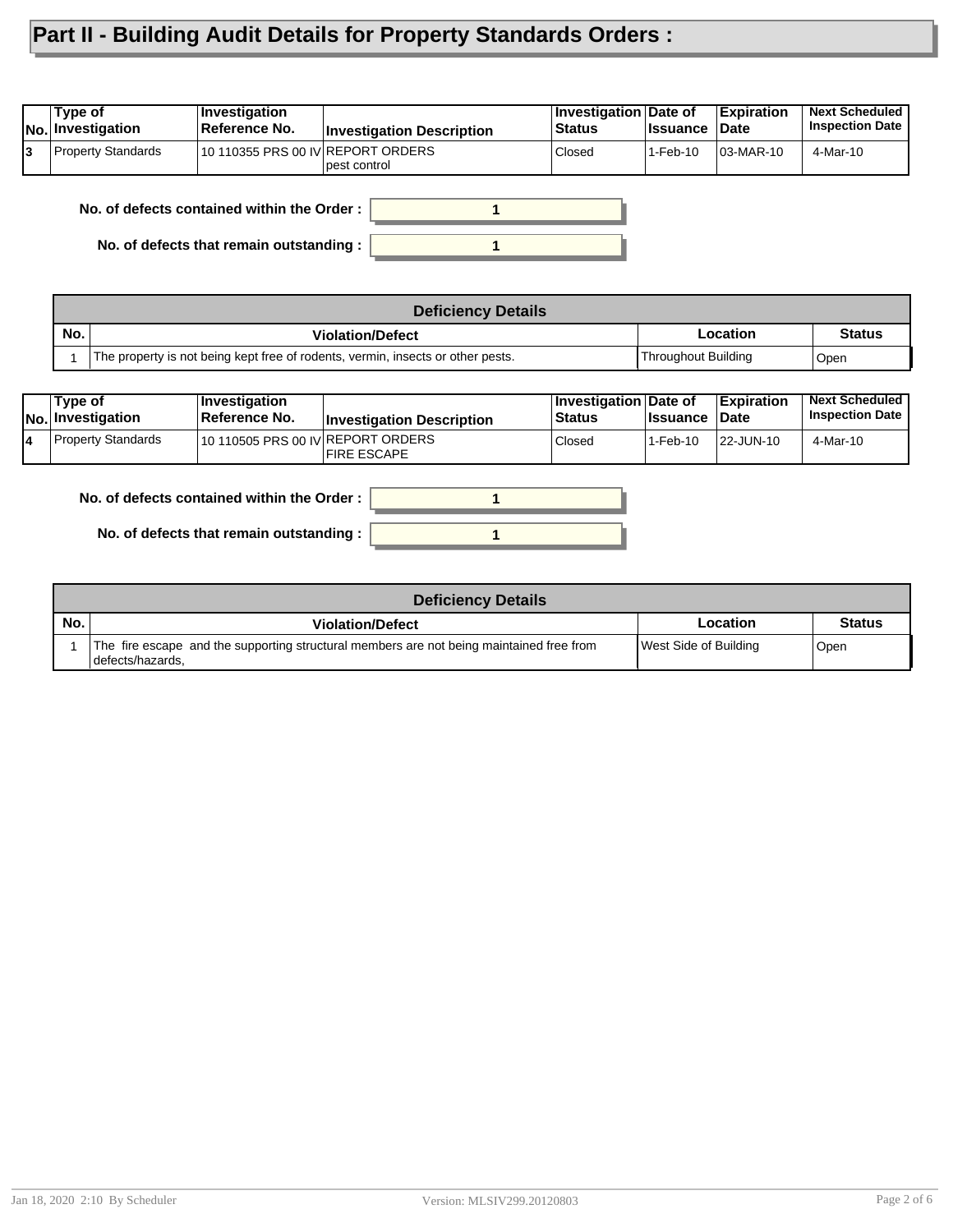| Tvpe of<br>No. Investigation | <b>Investigation</b><br>⊺Reference No. | <b>Investigation Description</b>                                 | ∣Investigation Date of<br>Status | <b>Issuance Date</b> | <b>Expiration</b> | <b>Next Scheduled</b><br><b>Inspection Date</b> |
|------------------------------|----------------------------------------|------------------------------------------------------------------|----------------------------------|----------------------|-------------------|-------------------------------------------------|
| Property Standards           |                                        | 10 102302 PRS 00 IV EXTERIOR COMMON ELEMENTS -<br><b>DEFECTS</b> | Closed                           | 1-Feb-10             | 25-AUG-10         | 2-Nov-11                                        |

| . of defects contained within the Order: | 15 |
|------------------------------------------|----|
| No. of defects that remain outstanding:  |    |

|                   | <b>Deficiency Details</b>                                                                                                                                                                                                                                                                                                        |                             |               |  |  |  |  |
|-------------------|----------------------------------------------------------------------------------------------------------------------------------------------------------------------------------------------------------------------------------------------------------------------------------------------------------------------------------|-----------------------------|---------------|--|--|--|--|
| No.               | <b>Violation/Defect</b>                                                                                                                                                                                                                                                                                                          | Location                    | <b>Status</b> |  |  |  |  |
| $\mathbf{1}$      | In a dwelling unit, a window located more than 2,000 millimeters above grade opens within 1,500<br>millimeters of the floor not leading to a balcony does not employ a controlled sash operation to<br>restrict, when engaged, the opening of the operable sash to not more than 100 millimeters.                                | <b>Exterior Of Building</b> | Closed        |  |  |  |  |
| 2                 | The light standard(s) supporting artificial light is not kept in good repair and in good working order.                                                                                                                                                                                                                          | <b>Exterior Of Building</b> | Closed        |  |  |  |  |
| 3                 | The lighting fixtures are not maintained in a clean condition. (Namely but not limited to: Bird nest<br>located in light fixtures)                                                                                                                                                                                               | <b>Exterior Of Building</b> | Closed        |  |  |  |  |
| 4                 | A retaining wall exceeding 1,000 millimetres in exposed height is not protected by a guard on the<br>open side where access is provided.                                                                                                                                                                                         | North Side of Property      | Closed        |  |  |  |  |
| 5                 | Exterior garbage containment area not screened.                                                                                                                                                                                                                                                                                  | North Side of Property      | Closed        |  |  |  |  |
| 6                 | Dwelling unit window that is capable of being opened has screen that is not maintained in good<br>repair and free from defects or missing components. (Namely but not limited to: Ripped and torn<br>window screens)                                                                                                             | <b>Throughout Building</b>  | Closed        |  |  |  |  |
| $\overline{7}$    | Dwelling unit window that is capable of being opened has no screen.                                                                                                                                                                                                                                                              | <b>Throughout Building</b>  | Closed        |  |  |  |  |
| 8                 | The exterior walls and their components are not being maintained in good repair. (Namely but not<br>limited to: Spalling and cracked bricks, defective and missing mortar, cracking around window sills<br>and openings, peeling and defective paint on decorative finishes such as crown moldings, soffits<br>and window sills) | <b>Throughout Building</b>  | Closed        |  |  |  |  |
| 9                 | Exterior steps not maintained. (Namely but not limited to: Deteriorated concrete steps, missing or<br>broken tiles, exposed rebar)                                                                                                                                                                                               | <b>Throughout Property</b>  | Closed        |  |  |  |  |
| 10                | Exterior walkways not maintained. (Namely but not limited to: Paved walkways cracked, and not<br>without defect and or trip hazard)                                                                                                                                                                                              | <b>Throughout Property</b>  | Closed        |  |  |  |  |
| 11                | The fire escape and the supporting structural members is not being maintained free from<br>defects/hazards. (Namely but not limited to: Loose and unsecured structural ribbing, loose<br>material and debris, evident cracking at points of anchor to building)                                                                  | West Side of Building       | Closed        |  |  |  |  |
| $12 \overline{ }$ | Window well are not protected so as to afford safe passage. (Namely: Window well /coal chute<br>cover not secure and not without defect (rusting))                                                                                                                                                                               | West Side of Property       | Closed        |  |  |  |  |
| 13                | The stairs and other appurtenant attachments and their supporting structural members are not<br>maintained in good repair. (Namely but not limited to: Extensive rust and wear, defective paint<br>finish)                                                                                                                       | West Side of Property       | Closed        |  |  |  |  |
| 14                | Height of the guard for exterior stairs and landings more than 10 metres above adjacent ground<br>level is less than 1,500 millimetres measured vertically to the top of the guard from the surface of<br>the landing and a line drawn through the outside edges of the stair nosings.                                           | West Side of Property       | Closed        |  |  |  |  |
| 15                | Required guard does not prevent the passsage of a sphere having a diameter more than 100<br>millimetres.                                                                                                                                                                                                                         | West Side of Property       | Closed        |  |  |  |  |

**No. of**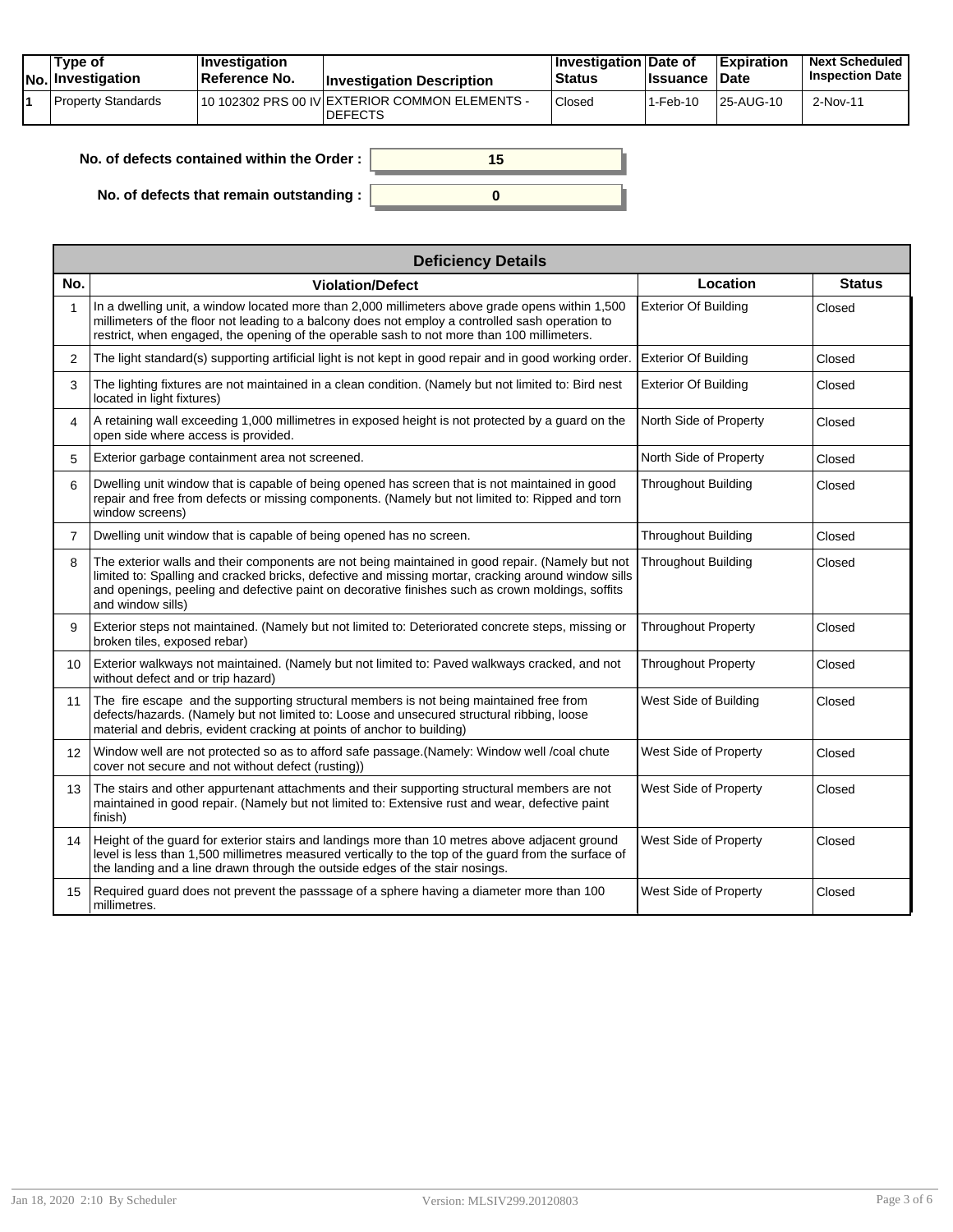|  | Tvpe of<br>$ No $ Investigation | <b>Investigation</b><br>Reference No. | <b>Investigation Description</b>                                  | <b>∣Investigation Date of</b><br>∣Status | <b>Ilssuance Date</b> | <b>Expiration</b> | <b>Next Scheduled</b><br><b>Inspection Date</b> |
|--|---------------------------------|---------------------------------------|-------------------------------------------------------------------|------------------------------------------|-----------------------|-------------------|-------------------------------------------------|
|  | l Property Standards            |                                       | 110 102888 PRS 00 IV INTERIOR COMMON ELEMENTS -<br><b>DEFECTS</b> | Closed                                   | 1-Feb-10              | 17-MAR-11         | 28-Dec-12                                       |

**0**

**45**

| No. of defects contained within the Order : |  |  |  |  |
|---------------------------------------------|--|--|--|--|
|---------------------------------------------|--|--|--|--|

**No. of defects that remain outstanding :**

|                   | <b>Deficiency Details</b>                                                                                                                                                                                             |                        |               |  |  |  |  |
|-------------------|-----------------------------------------------------------------------------------------------------------------------------------------------------------------------------------------------------------------------|------------------------|---------------|--|--|--|--|
| No.               | <b>Violation/Defect</b>                                                                                                                                                                                               | Location               | <b>Status</b> |  |  |  |  |
| 1                 | Lighting in a service hallway is provided at less than 50 lux.                                                                                                                                                        | Basement               | Closed        |  |  |  |  |
| 2                 | Lighting in a storage room is provided at less than 50 lux.                                                                                                                                                           | Basement               | Closed        |  |  |  |  |
| 3                 | The electrical connections are not maintained in good working order. (Namely but not limited to:<br>Loose hanging electrical wires)                                                                                   | <b>Basement</b>        | Closed        |  |  |  |  |
| 4                 | Immediate action has not been taken to eliminate an unsafe condition. (Namely: Unprotected pit<br>opening beneath stairs)                                                                                             | <b>Basement</b>        | Closed        |  |  |  |  |
| 5                 | The lighting fixture is not protected from damage by the provision of wired glass or other suitable<br>means of protection.                                                                                           | <b>Basement</b>        | Closed        |  |  |  |  |
| 6                 | The electrical fixtures are not maintained in a safe and complete condition. (Namely but not limited Boiler Room<br>to: improperly hung light fixtures)                                                               |                        | Closed        |  |  |  |  |
| 7                 | The lighting fixture is not protected from damage by the provision of wired glass or other suitable<br>means of protection.                                                                                           | <b>Boiler Room</b>     | Closed        |  |  |  |  |
| 8                 | Interior door hardware not maintained in good repair. (Namely but not limited to: Damaged door<br>closure)                                                                                                            | <b>Boiler Room</b>     | Closed        |  |  |  |  |
| 9                 | The electrical connections are not maintained in a safe and complete condition. (Namely but not<br>limited to: Unprotected and open electrical boxes)                                                                 | <b>Boiler Room</b>     | Closed        |  |  |  |  |
| 10                | The property is not kept clean in accordance with the standards. (Namely but not limited to:<br>improper storage and retention of materials)                                                                          | <b>Boiler Room</b>     | Closed        |  |  |  |  |
| 11                | The plumbing system is not kept free from leaks or defects. (Namely but not limited to: Active<br>leaks from plumbing)                                                                                                | <b>Boiler Room</b>     | Closed        |  |  |  |  |
| $12 \overline{ }$ | Lighting in a service room is provided at less than 200 lux.                                                                                                                                                          | <b>Boiler Room</b>     | Closed        |  |  |  |  |
| 13                | The property is not kept clean in accordance with the standards. (Namely but not limited to:<br>Improper storage and retention of materials)                                                                          | <b>Electrical Room</b> | Closed        |  |  |  |  |
| 14                | Ceiling not maintained free of holes.                                                                                                                                                                                 | <b>Electrical Room</b> | Closed        |  |  |  |  |
| 15                | The lighting fixture is not protected from damage by the provision of wired glass or other suitable<br>means of protection.                                                                                           | <b>Electrical Room</b> | Closed        |  |  |  |  |
| 16                | The electrical connections are not maintained in a safe and complete condition.                                                                                                                                       | <b>Electrical Room</b> | Closed        |  |  |  |  |
| 17                | Electrical equipment room is not equipped to provide illumination to an average level of not less<br>than 50 lux at floor or tread level.                                                                             | <b>Electrical Room</b> | Closed        |  |  |  |  |
| 18                | Interior lighting fixtures or lamps are not maintained. (Namely but not limited to: Burnt out lights)                                                                                                                 | <b>Electrical Room</b> | Closed        |  |  |  |  |
| 19                | Walls not maintained free of holes, cracks, damaged and deteriorated materials.                                                                                                                                       | Laundry Room           | Closed        |  |  |  |  |
| 20                | Previously finished walls in the public area of the property are not renewed or refinished, when<br>necessary, to maintain a similar appearance. (Namely but not limited to: Improper and incomplete<br>paint finish) | Laundry Room           | Closed        |  |  |  |  |
| 21                | The surface of a window is not kept reasonably clean                                                                                                                                                                  | Laundry Room           | Closed        |  |  |  |  |
| 22                | Lighting in a laundry room is provided at less than 200 lux.                                                                                                                                                          | Laundry Room           | Closed        |  |  |  |  |
| 23                | Ceiling not maintained free of holes, cracks, damaged and deteriorated materials.                                                                                                                                     | Laundry Room           | Closed        |  |  |  |  |
| 24                | Laundry room is not maintained in a clean and sanitary condition.                                                                                                                                                     | Laundry Room           | Closed        |  |  |  |  |
| 25                | Laundry room and the facilities, amenities and associated equipment is not maintained in a clean<br>condition.                                                                                                        | Laundry Room           | Closed        |  |  |  |  |
| 26                | The treads are not maintained in good repair. (Namely but not limited to: Worn, damaged tread<br>finish or covering)                                                                                                  | Stairway               | Closed        |  |  |  |  |
| 27                | Lighting in a service stairway is provided at less than 50 lux.                                                                                                                                                       | Stairway               | Closed        |  |  |  |  |

٦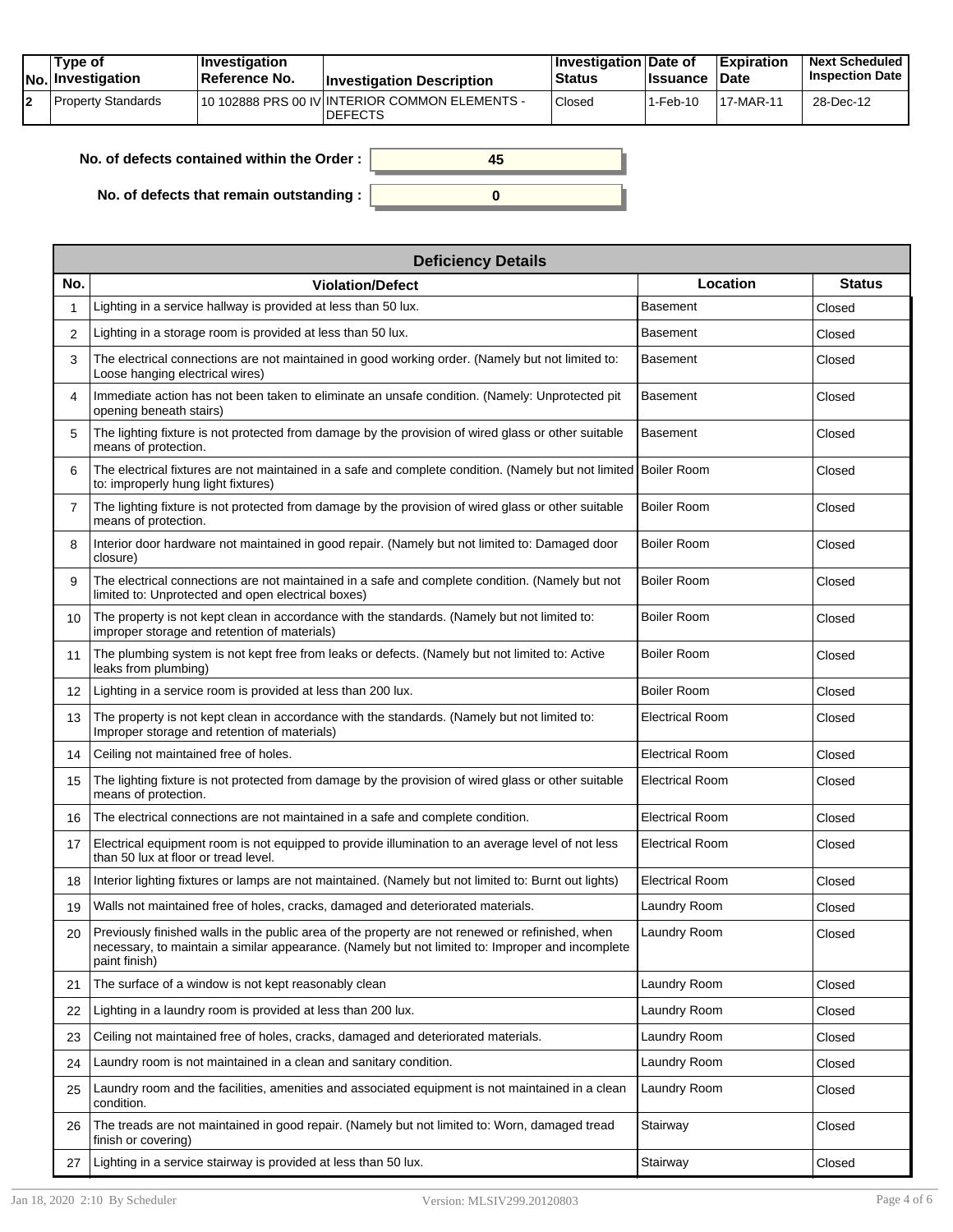| 28 | A window in a stairway that extends to less than 1,070 millimetres above the landing is protected<br>by a guard that is less than 1,070 millimetres high measured to the top of the guard from the<br>surface of the landing.                                    | Stairway                   | Closed |
|----|------------------------------------------------------------------------------------------------------------------------------------------------------------------------------------------------------------------------------------------------------------------|----------------------------|--------|
| 29 | Height of the guard for the exit stairs are less than 1,070 millimetres around landings.                                                                                                                                                                         | Stairway                   | Closed |
| 30 | Height of the guard for the exit stairs are less than 920 millimetres measured vertically to the top<br>of the guard from a line drawn through the outside edges of the stair nosings.                                                                           | Stairway                   | Closed |
| 31 | Walls not maintained free of holes, cracks, damaged and deteriorated materials. (Namely but not<br>limited to: Extensive plaster damage, cracking plaster or failing plaster)                                                                                    | Stairway                   | Closed |
| 32 | Repairs does not reasonably match existing walls (Namely but not limited: Improper stucco finish)                                                                                                                                                                | Stairway                   | Closed |
| 33 | Exterior windows with broken/cracked glass.                                                                                                                                                                                                                      | Stairway                   | Closed |
| 34 | The floor and every appurtenance, surface cover and finish is not maintained. (Namely but not<br>limited to: Worn, cracked or damaged floor tiles)                                                                                                               | Stairway                   | Closed |
| 35 | Interior doors, frames, glass panes, and hardware not maintained in good repair. (Namely but not<br>limited to: Broken glass panes in doors)                                                                                                                     | Stairway                   | Closed |
| 36 | Previously finished surfaces in the public area of the property are not renewed or refinished, when<br>necessary, to maintain a similar appearance. (Namely but not limited to: Peeling and cracking<br>paint finish, and improper and incomplete stucco finish) | Stairway                   | Closed |
| 37 | Ceiling not maintained free of holes, cracks, damaged and deteriorated materials. (Namely but not Stairway<br>limited to: Cracking and damaged plaster throughout)                                                                                               |                            | Closed |
| 38 | Ceiling not maintained free of holes, cracks, damaged and deteriorated materials.                                                                                                                                                                                | <b>Throughout Building</b> | Closed |
| 39 | Previously finished surfaces in the public area of the property are not renewed or refinished, when<br>necessary, to maintain a similar appearance. (Namely but not limited to: cracking and peeling<br>paint finish)                                            | <b>Throughout Building</b> | Closed |
| 40 | The lighting fixture is not protected from damage by the provision of wired glass or other suitable<br>means of protection.                                                                                                                                      | <b>Throughout Building</b> | Closed |
| 41 | Floors not maintained free from trip or other hazardous condition. (Namely: Door mats throughout)                                                                                                                                                                | <b>Throughout Building</b> | Closed |
| 42 | Walls not maintained free of holes, cracks, damaged and deteriorated materials.                                                                                                                                                                                  | <b>Throughout Building</b> | Closed |
| 43 | The floor and every appurtenance, surface cover and finish is not maintained. (Namely: Broken or<br>cracked floor tiles throughout)                                                                                                                              | <b>Throughout Building</b> | Closed |
| 44 | Exit, public corridor or corridor is not equipped to provide illumination to an average level of not<br>less than 50 lux at floor or tread level.                                                                                                                | <b>Throughout Building</b> | Closed |
| 45 | Previously finished walls) in the public area of the property are not renewed or refinished, when<br>necessary, to maintain a similar appearance. (Namely but not limited to: cracked and peeling paint<br>finish throughout)                                    | <b>Throughout Building</b> | Closed |